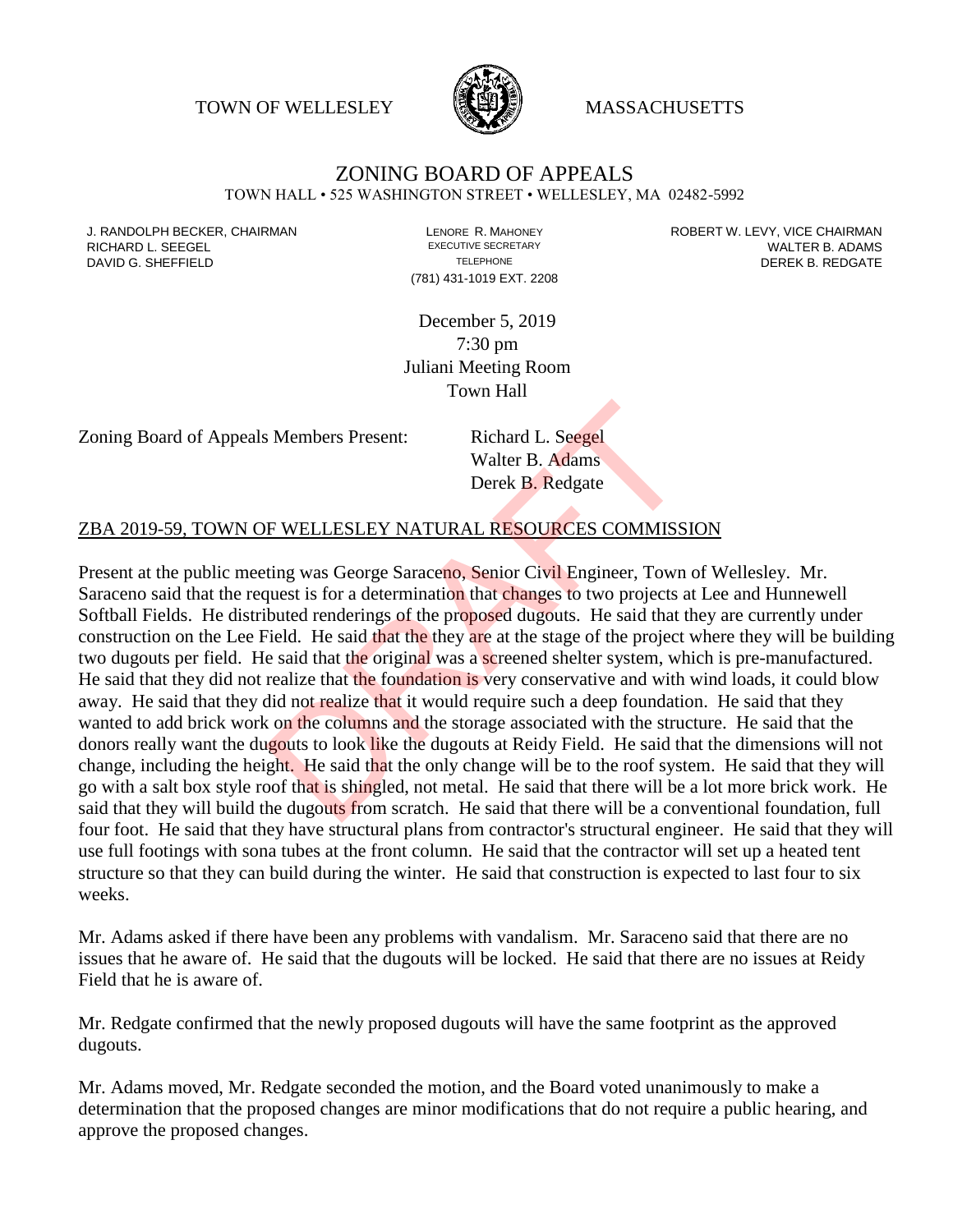## ZBA 2019-93, WELLESLEY COLLEGE, 33 DOVER ROAD

Present on behalf of Wellesley College, the Petitioner, was Peter Eastment, Director of Faculty Housing, who said that the request is for renewal of a special permit to use the premises at 33 Dover Road for educational purposes as a language residence for seven Wellesley College students. He said that the French house is a carriage house that continues to be used to house six to seven students per semester.

Mr. Adams asked if renewal would be subject to the same conditions. He asked if there have been any problems.

Mr. Redgate said that the Planning Board recommended a change in the language tweak a condition to include language about the total number of students on the property, with seven in the carriage house and nine in the main house, for a total of sixteen students.

Mr. Redgate moved, Mr. Adams seconded the motion, and the Board voted unanimously to renew the special permit for two years, subject to the same conditions that incorporate the minor change in language that was recommended by the Planning Board.

### ZBA 2019-94, WELLESLEY COLLEGE, 629 WASHINGTON STREET

Present on behalf of Wellesley College, the Petitioner, was Peter Eastment, Director of Faculty Housing, who said that the request is for renewal of a special permit for a three-family residence that is used to house three faculty members. He said that there are no changes in the use and the house is occupied full time. He said that there have been no problems and would be subject to the same conditions. The Board EV COLLEGE, 629 WASHINGTON STREET<br>
LEY COLLEGE, 629 WASHINGTON STREET<br>
lesley College, the Petitioner, was Peter Eastment, Direct<br>
is for renewal of a special permit for a three-family reside<br>
and that there are

Mr. Adams moved, Mr. Redgate seconded the motion, and the Board voted unanimously to renew the special permit, subject to the same conditions for a period of two years.

#### ZBA 2019-95, WELLESLEY COLLEGE, 828 WASHINGTON STREET (CHEEVER HOUSE)

Present on behalf of Wellesley College, the Petitioner, was Peter Eastment, Director of Faculty Housing, who said that the building continues to be used as the home of the Wellesley Centers for Women. He said that there has been no change in the use.

Mr. Adams asked how big the building is, given that there are 40 offices there. Mr. Eastment said that he did not have the exact square footage but it is a very large old home.

Mr. Redgate moved, Mr. Adams seconded the motion, and the Board voted unanimously to renew the special permit, subject to the same conditions for a two year period of time.

#### ZBA 2019-80 25 OAK STREET HOLDINGS LLC, 25 OAK STREET

Mr. Seegel said that the Petitioner requested that the petition be allowed to be withdrawn without prejudice.

Mr. Redgate moved, Mr. Adams seconded the motion, and the Board voted unanimously to allow the petition to be withdrawn without prejudice.

#### ZBA 2019-92, DAVID & PAMELA DONOHUE, 17 ALLEN ROAD

Present at the public hearing was Michael Tartamella, Architect, representing David and Pamela Donohue, the Petitioner.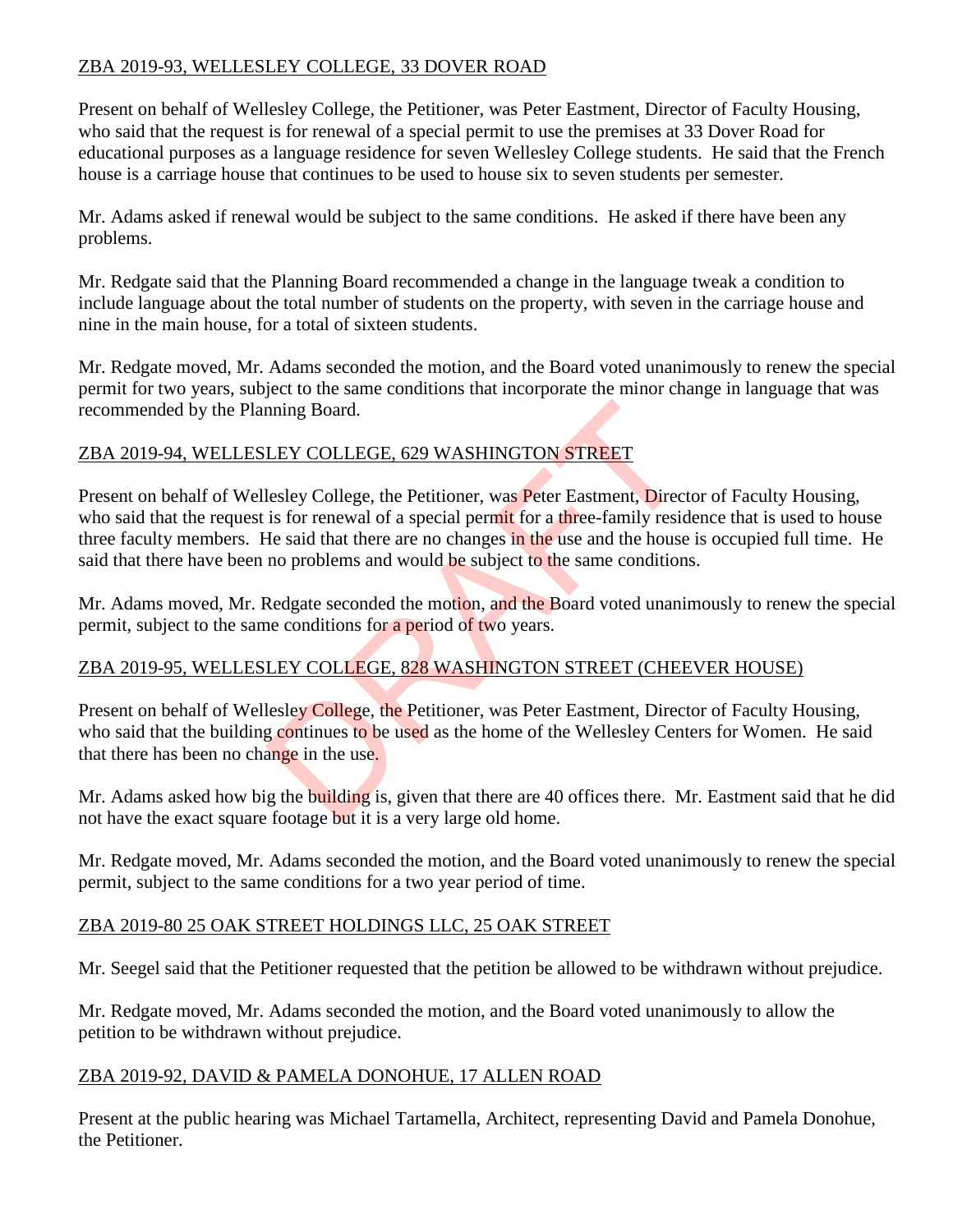Mr. Tartamella said that the property is a pre-existing nonconforming lot due to size and the existing structure. He said that the proposal is for additions to the existing structure, removal of a one story and construction of a new addition at the rear that will conform to setbacks, construction of a one-story addition on the south side of the property that maintains the 22 foot setback, and construction above an existing structure on the north side with an existing side yard setback of 15.7 feet.

Mr. Tartamella said that the lot is 17,207 square feet in 20,000 square foot Single Residence District. He said that allowed lot coverage is 3,441 square feet and the proposed lot coverage will be 2,921 square feet, which is below the TLAG threshold for the district. He said that there is an existing detached garage on the property where there is no proposed change except an entry door on the exterior.

Mr. Adams asked Mr. Tartamella spoke with the neighbors about the proposed alterations. Mr. Tartamella said that there were no direct conversations with anyone but they have not heard of any opposition to the proposed plans. Mr. Adams said that the Board had not received any letters from the public.

Mr. Redgate asked if they will be keeping the fire escape. Mr. Tartamella said that they will not.

Mr. Seegel conformed that there will be no change in height.

Mr. Tartamella said that all of the proposed additions will be conforming. He said that the issue is just the lot size. Mr. Seegel said that the northwest side of the structure is nonconforming. Mr. Tartamella said that the second floor addition on the nonconforming side will be over the existing footprint.

Mr. Tartamella said that they will submit demolition calculations to the Planning Department prior to applying for a building permit. He said that it will be under 50 percent.

Mr. Adams said that the proposed structure will be slightly under the TLAG threshold.

Mr. Seegel asked if there was anyone present at the public hearing who wished to speak to the petition.

Robert Sechrest, 15 Allen Road, said that he is an abutter to 17 Allen Road. He said that he was disappointed that the Proponent does not have any renderings of what is proposed. Mr. Seegel asked if Mr. Sechrest had seen the plans that were submitted to the Zoning Board. Mr. Sechrest said that he had not. Mr. Seegel said that the plans that were submitted show existing and proposed elevations. at there will be no change in height.<br>
all of the proposed additions will be conforming. He said<br>
that the northwest side of the structure is nonconforming<br>
on the nonconforming side will be over the existing foot<br>
they wi

Mr. Tartamella showed the plans to Mr. Sechrest. Mr. Sechrest said that what will be added is nonconforming because it encroaches into the setback. Mr. Tartamella said that they will not expand the footprint on that side.

Mr. Sechrest said that the structure is 25 percent closer to the lot line than what is allowed. He said that when he sat on the Zoning Board, he felt that 25 percent relief is asking too much for the town to grant. Mr. Seegel said that the proposed change will not increase the nonconformity. Mr. Tartamella said that they will add a half story over the existing nonconforming one story structure.

Mr. Sechrest asked about the height of the existing nonconforming structure. Mr. Tartamella said that it is approximately 12 feet high. He said that the proposed height will be 20 to 22 feet. Mr. Sechrest said that he will be looking at a building that is 22 feet high, which is more in your face. He asked if the slope of the roof could be changed. Mr. Tartamella said that the slope matches the character of the existing house. Mr. Sechrest said that he objected to having something that close to his house. He said that the design could be architecturally changed so that it would not seem so much closer.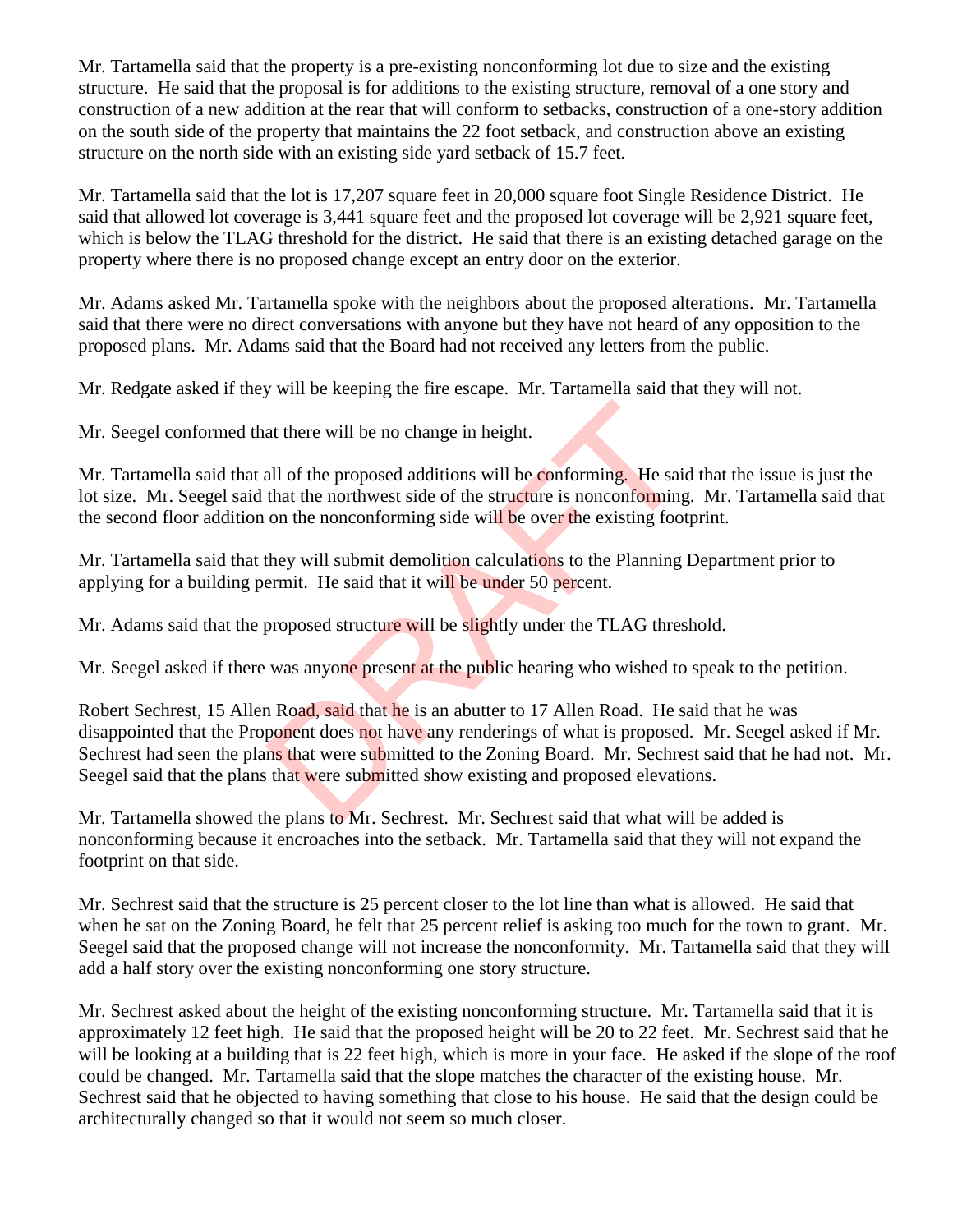Mr. Sechrest said that there is house across the street that has been under construction for four years. He said that they removed every tree on the property. He said that as something that affects the neighborhood, he is opposed to removal of old growth trees. Mr. Seegel said that there are no plans showing any trees to be removed.

Mr. Sechrest discussed construction noise in the morning before 7 am. Mr. Seegel said that is regulated in town bylaws. Mr. Adams said that if there is a problem, Mr. Sechrest can speak with the Building Inspector about it. Mr. Tartamella said that they have not ordered the project to a general contractor yet but once they do, they will have the contractor reach out to Mr. Sechrest.

Mr. Sechrest discussed connecting the house to the garage in the future. Mr. Seegel said that they will need a permit to do that. Mr. Adams that would dramatically increase the bulk of the building.

Mr. Seegel read the Planning Board recommendation.

Mr. Adams moved, Mr. Redgate seconded the motion, and the Board voted unanimously to make a finding that the proposed alteration shall not intensify or increase an existing nonconforming and shall not be substantially more detrimental to the neighborhood, and grant a special permit.

# ZBA 2019-96, RANDALL & ANDREA SCHNEIDER, 16 FELLS ROAD

Present at the public hearing were Randall and Andrea Schneider, the Petitioner, and Michael Hally, Architect. Mr. Schneider said that they moved to Wellesley six years ago and love the town, public schools and neighborhood. He said that their house is a 1925 Dutch Colonial that has been well maintained over the years with much of its original charm and detail intact. He said that with two young children, they have outgrown their home. He said that the house is 1,480 square feet and they decided that they would like something bigger. He said that they looked into moving but could not find a place that they liked as much. He said that Mr. Hally designed an addition that looks like it has always been part of a 1925 Dutch Colonial, both inside and out. He said that they spoke with the neighbors in all directions and submitted a letter of approval with all of their signatures. on shall not intensify or increase an existing nonconform<br>
ental to the neighborhood, and grant a special permit.<br>
L. & ANDREA SCHNEIDER, 16 FELLS ROAD<br>
ing were Randall and Andrea Schneider, the Petitioner, at<br>
staid that

Mr. Hally said that it is an undersized lot in a 10,000 square foot Single Residence District, with less than required frontage. He said that all of the proposed additions will be conforming. He said that the setback on the right side is nonconforming. He said that the proposal is to demolish an open porch on the left side and construct a like structure that is enclosed. He said that there will be a two story addition off the back of the house, part of which will be a sitting area and a kitchen with a master suite on top.

Mr. Seegel said that there do not appear to be any trees in the way of construction. Mr. Hally said that there are none.

Mr. Redgate asked if the end result will be four bedrooms. Mr. Hally said that it will be. He said that there will be a new master bedroom on the second floor. He said that the two bedrooms at the front on the right side will remain and the old bedroom on the left side will get smaller.

Mr. Adams asked about TLAG. Mr. Hally said that TLAG starts at 2,469 square feet, and they will add 833 square feet for a total of 3,102 square feet, which is a 34 percent increase in TLAG. Mr. Seegel said that is below the 3,600 square foot threshold.

Mr. Adams said that it is a unique lot that may have qualified for a variance, if one was sought. He discussed the finding that the Board has to make regarding detriment to the neighborhood in the case of a special permit.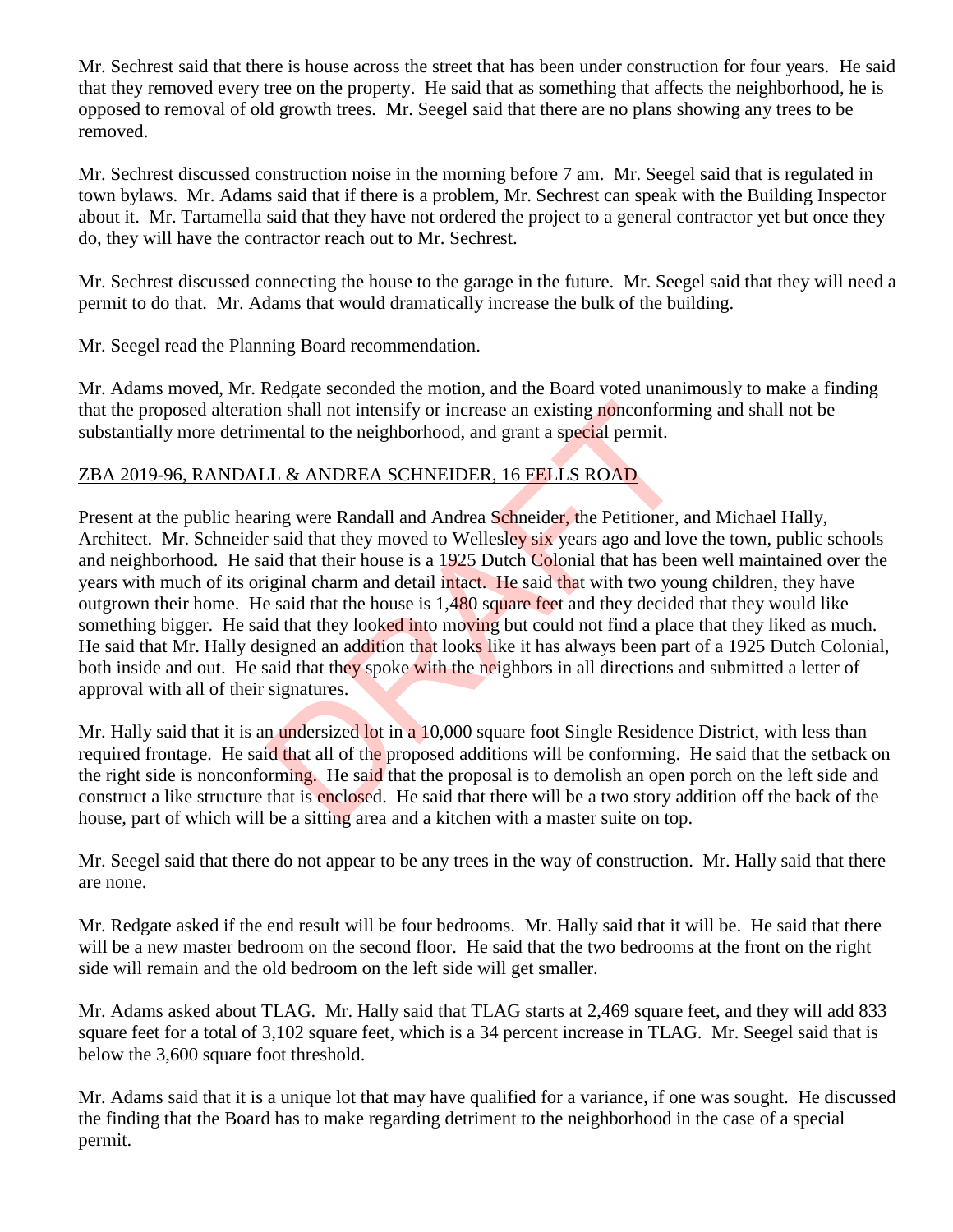Mr. Seegel said that the Board received a document that was signed by 13 or 14 neighbors on Fells Road who have no objections to the proposed changes.

Mr. Seegel asked if there was anyone present at the public hearing who wished to speak to the petition.

Mr. Redgate said that the property is located in a Water Supply Protection District. He asked if the Petitioner would be opposed to including a drywell in the landscaping design and hooking up roof drains. Mr. Hally asked how sophisticated the system would have to be. Mr. Redgate said that it can be a typical landscape drywell, which would be either plastic or concrete with a single landscaping grate, either metal or plastic. Mr. Schneider said that currently there are no water problems on the property. Mr. Adams said that they will be increasing the impervious surface. Mr. Schneider said that he did not object to adding a drywell.

Mr. Seegel read the Planning Board recommendation.

Mr. Redgate moved, Mr. Adams seconded the motion, and the Board voted unanimously to find that the proposed alterations shall not intensify or create a new nonconformity, shall not be substantially more detrimental to the neighborhood, and approve a special permit, subject to the condition that a drywell be installed, and in accordance with the Design and Operation Standards of Section 14E, Part F of the Zoning Bylaw for a Water Supply Protection District. orhood, and approve a special permit, subject to the cond<br>noise with the Design and Operation Standards of Section 1<br>y Protection District.<br>ABAD, 102 ABBOTT ROAD<br>Petitioner requested that the petition be allowed to be with

# ZBA 2019-97, ALICIA ABAD, 102 ABBOTT ROAD

Mr. Seegel said that the Petitioner requested that the petition be allowed to be withdrawn without prejudice.

Mr. Adams moved, Mr. Redgate seconded the motion, and the Board voted unanimously to allow the petition to be withdrawn without prejudice.

# ZBA 2019-98, MIKE TIROZZI & DENISE CAMERA, 22 CAVANAGH ROAD

Present at the public hearing were Annie Chow. Architect, and Denise Camera Tirozzi, the Petitioner.

Ms. Chow said that the request is modification of an existing variance. She said that it is a nonconforming structure on a nonconforming lot in a 10,000 square foot Single Residence District.

Ms. Chow said that the Tirozzi's are a young family who have lived in the house for seven years. She said that they love the neighborhood, the neighbors and the school district. She said that they are interested in updating the house to accommodate growing family needs. She said that the existing house has a poor layout and the massing is a hodgepodge of volumes, which makes it difficult to expand. She said that the first floor has a tight layout and poor circulation. She said that there is not adequate circulation on the second and the room sizes are small, where one bedroom is more like a large closet. She said that they are looking to upgrade the house to make it more aesthetically and functionally pleasing while responding to the scale of the neighborhood.

Ms. Chow said that they will remove the existing portion of the back of the house with a family room and small kitchen area on the first floor and an el shaped hallway and smaller bathroom and bedroom above on the second floor. She said that they will also remove the existing portico on the front.

Ms. Chow said that the proposal is to construct a more simple volume addition and a farmers porch on the front that will help to scale down the house. She said that they added a side entrance on the driveway side that will work better as an entrance. She said that the addition at the back will be open concept living space that opens out to the back yard and redirects the focus from the side yards.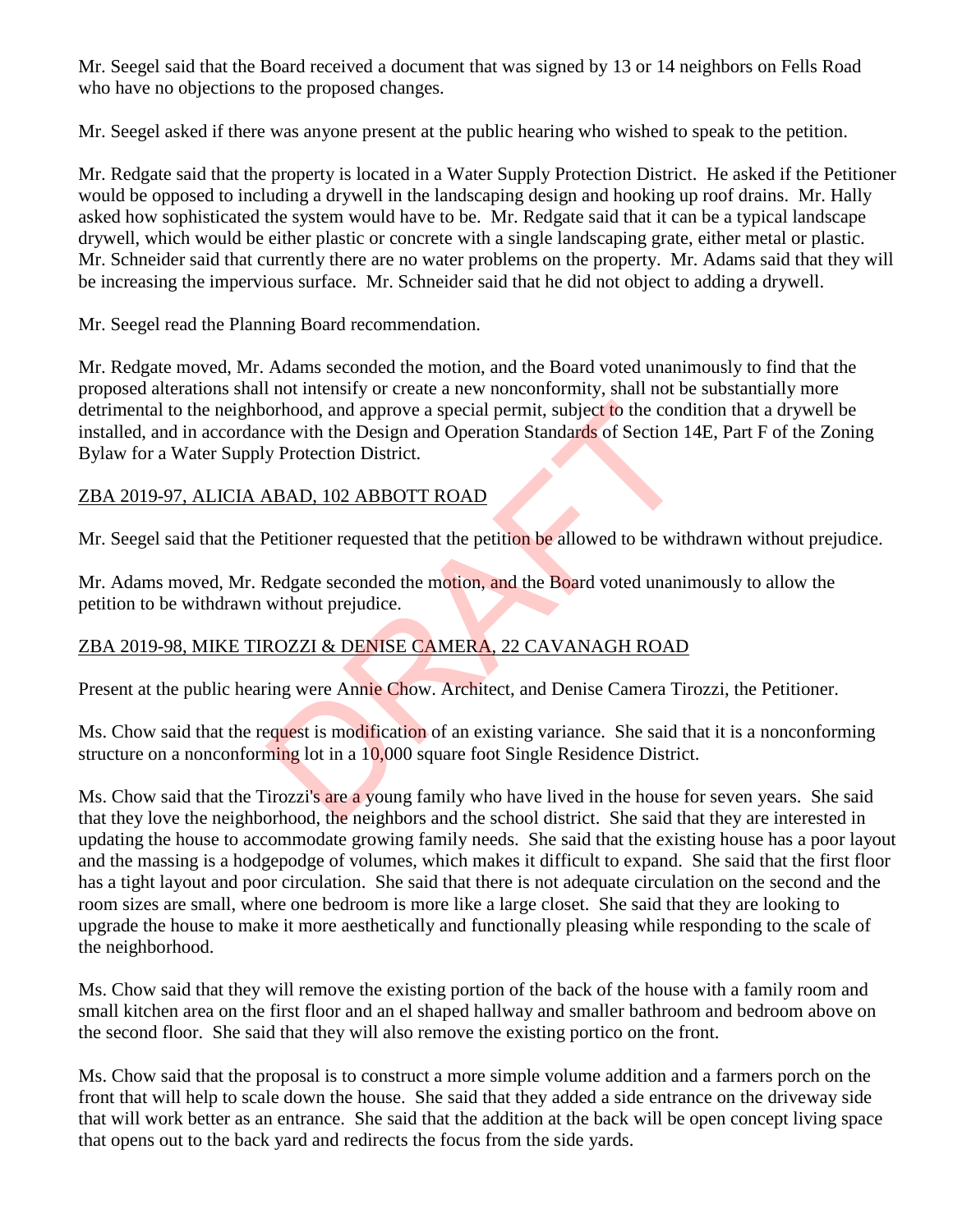Ms. Chow said that they will replace the vinyl siding with wood and will add a trim band around the house to bring down the overall scale.

Ms. Chow said that the interior will be open concept on the first floor, a new side entrance with potential for a mudroom, and a large sliding glass door that opens out to the back yard. She said that they simplified the floor plan on the second floor, added an ensuite and a larger fourth bedroom to accommodate the Petitioner's mother if she stays for longer term.

Ms. Chow said that the plans include a circular driveway in the front to help take the cars off of the street. She said that it will create more of a safety zone for people walking by and for kids to play.

Mr. Seegel said that the proposal is to essentially double the size of the house. Ms. Chow said that there is an existing addition. She said that they will only increase the overall space by approximately 300 square feet. Mr. Seegel said that the proposed addition will be 21 feet by 34 feet. Ms. Chow said that she had been looking at lot coverage. Mr. Seegel said that the house appears to be doubled in size on the plot plan. Ms. Chow said that it will be not quite doubled in size.

Mr. Seegel asked about the circular driveway. Ms. Chow said that the circular driveway will be in front of the house. Mr. Seegel said that this is a very small lot and the proposal is to add a lot of roof space. He said that he did not want to see more pavement. He said that the frontage is 65 feet. Ms. Chow said that they spoke with the Town Engineer and designed the circular driveway to town regulations. Mr. Seegel said that this is a small lot and the proposal is to increase lot coverage to 22.3 percent. He said that they will create more roof runoff. He said that there is an existing driveway and he did not think it is appropriate to add to it. He said that there are no other circular driveways that he knows of in the neighborhood. the circular driveway. Ms. Chow said that the circular dri<br>id that this is a very small lot and the proposal is to add a<br>e more pavement. He said that the frontage is  $65$  feet. N<br>gineer and designed the circular driveway

Mr. Adams said that he did not see the benefit of having a circular driveway. He asked how it will be used. Ms. Camera said that it is a long lot and they currently pull the cars to the back of the house to park side by side. She said that the goal of the circular was to alleviate the long stretch of backing out to the street and to not get into a tandem parking situation. She said that the entire street has cars parked on it, which makes it difficult to navigate. She said that it is also a safety concern. She said that her family will benefit by getting more back yard space with the cars moving to the front.

Mr. Seegel said that the Board would not want to see that. He said that the lot only has 65 feet of frontage. Mr. Redgate said that it will be really tight. Mr. Seegel said that in 1992 the Zoning Board at that time found it appropriate to grant a variance on the property. He said that the current Board is being asked to vote approval to amend the variance. He said that the house would not qualify for a variance under today's standards. He said that he would put a condition that there not be a circular driveway at the front of this property.

Mr. Redgate asked how the homeowners will park their cars and back out around the in angle in the addition. Ms. Camera said that was how they came to the circular driveway solution. She said that they will have to flesh the issue out further because they will not be able to fit two cars at the back.

Mr. Redgate said that some of the proposed elevations appear to be mislabeled. He asked about the dining room table in the yard. Ms. Camera said that is a patio area. She said that the patio will remain where it is.

Mr. Adams said that the TLAG is within 52 square feet of the threshold. He said that it is an undersized lot as well.

Mr. Redgate asked if the addition will be set back slightly. Ms. Chow said that the existing nonconforming setbacks are set by the front corner of the house.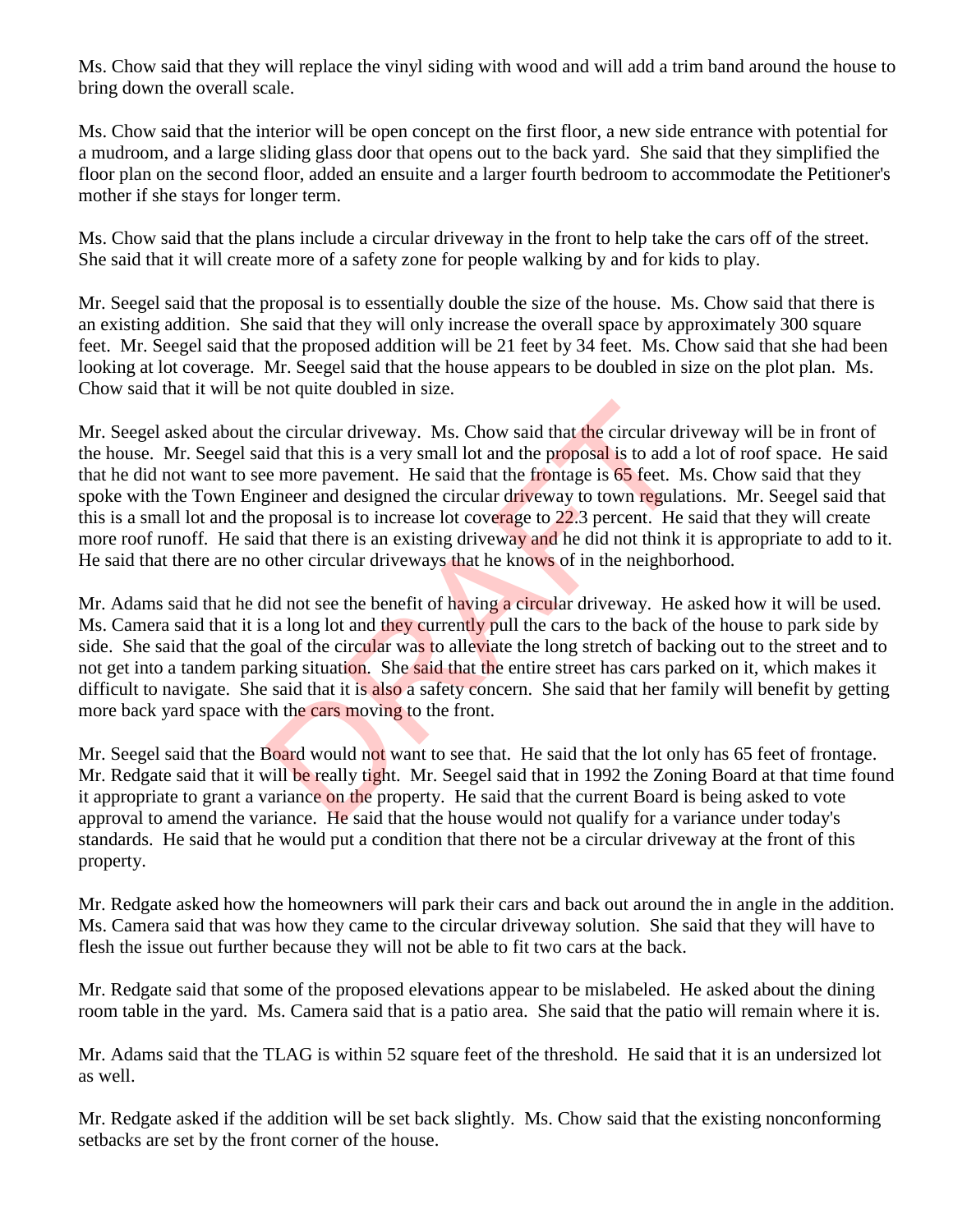Mr. Seegel said that an existing addition will be taken down. Ms. Chow said that they will not be increasing by a lot of square footage.

Mr. Redgate said that the amount of structure will be increasing within the setback area. He said that it will maintain the edge that is closest to the side lot line and continue it.

Mr. Seegel said that two letters in favor of the proposed construction were submitted to the Board.

Ms. Camera said that they have lived on Cavanagh Road since 2013. She said that they immediately realized that they were moving into a tight knit community. She said that they have taken a lot of pride in their home over the years. She said that they invited the neighbors to see the plans and received an outpouring of positive responses. She said that the home does not work for their family's long term and evolving needs. She said that their goals to bring in modern amenities such as central air conditioning, a mudroom and an open concept that connects to the back yard. She said that they currently faced toward the side yard. She said that they need a fourth bedroom to accommodate their aging parents. She said that the dormer bathroom will make the space for their parents work. She said that currently there is a shared bathroom. She said that the proposed are modest adjustments to help them to achieve their goals. She said that they engaged the services of Jacob Lilley, who is a well respected architect in Wellesley. She said that the plans will fit in with the neighborhood and the enhance the curb appeal of their home. She said that many of the homes on the street have similar expansions into the back yards. She said that they purposely did not want to go massive at the bookends of the lot to preserve the space where they spend a lot of time.

Mr. Seegel asked if there was anyone present at the public hearing who wished to speak to the petition.

Marc and Ranjani Hild, 20 Cavanagh Road, said that they are the direct abutter to 22 Cavanagh Road. Ms. Hild said that they have lived there since 2010 and have two kids in school. She said that they love the neighborhood and the neighbors.

Ms. Hild said that they looked at the plans and thought that they were tasteful. She said that they do have concerns. She said that they understand that the front of the house is nonconforming and they will be building over the existing structure. She said that adding a second floor really squeezes the space between the houses and will affect their privacy. She said that they were concerned about placement of the air conditioning condensers and the noise that they will generate. Mr. Seegel said that the air conditioning condensers are not proposed to be in the setback and are permitted there. adjustments to help them to achieve their goals. She said<br>who is a well respected architect in Wellesley. She said th<br>d the enhance the curb appeal of their home. She said th<br>pansions into the back yards. She said that the

Ms. Hild said that bumping out the house brings it that much closer to them and their windows. She said that it is more of an issue of privacy.

Mr. Hild said that the house will be expanding into the setback area. He said that the patio is already in the side yard and there will be more noise. He said that in the summer when the neighbors are entertaining on the side patio, they hear a lot from their bedroom window. He said that everything will be moving closer and they will keep the patio on the side. He said that will create a situation where there will be more noise coming over. He said that their hope is that the patio could be moved to the back of the house or to build the house to the back and not closer to the neighbors. He said that they were contacted by their neighbors after the public hearing was announced.

Mr. Adams said that the Board always encourages applicants to talk to the neighbors about their plans.

Mr. Adams said that the addition will be on the back of the house. Mr. Hild said that the addition will move five to six feet closer to his property and in the setback where they could have expanded to the back. Mr. Seegel said that the existing nonconforming side yard setback is 16.5 feet and the proposed addition will be 16.8 and 16.9 feet in that area.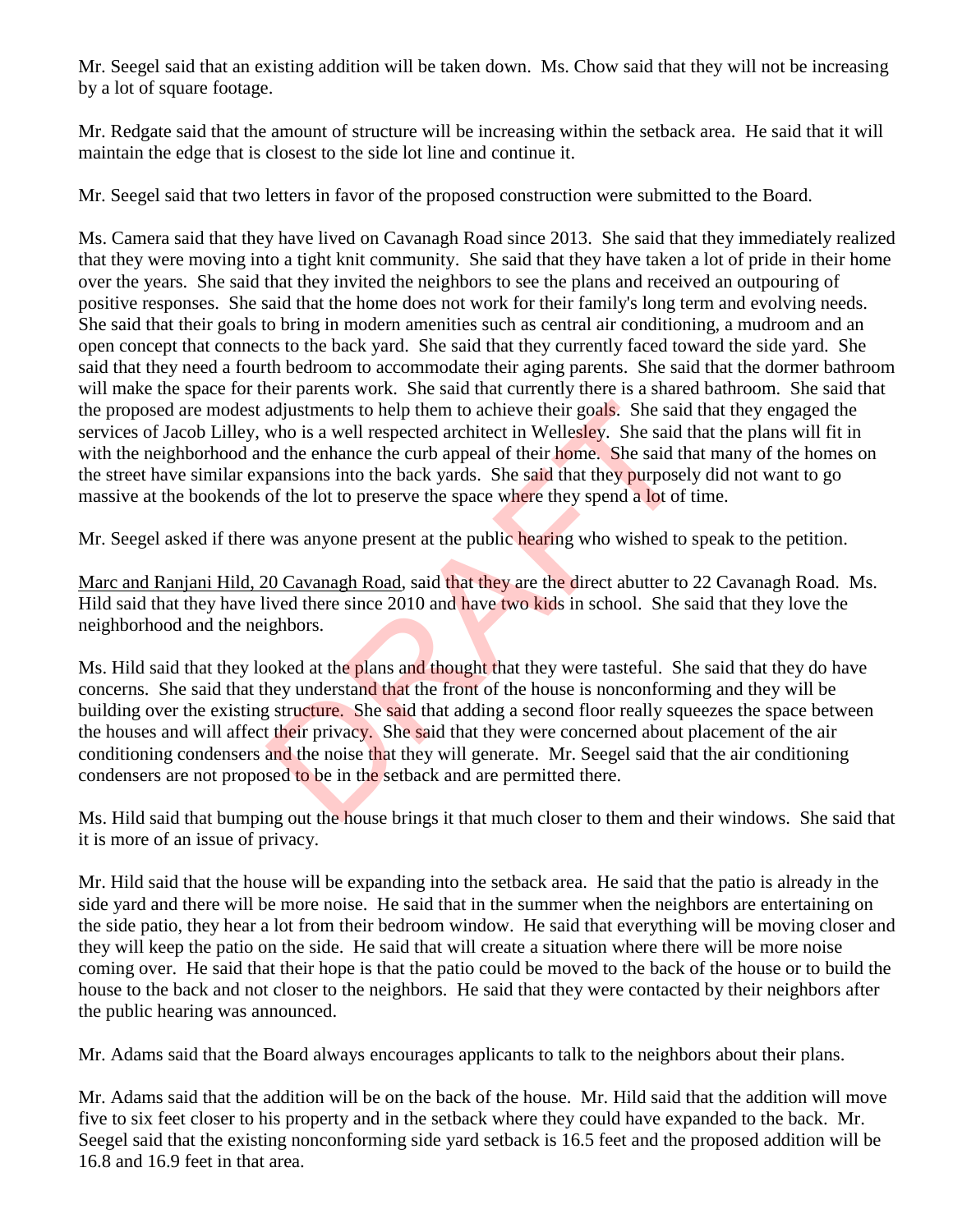Mr. Hild said that the existing addition is conforming. He said that the proposed addition will be nonconforming.

Mr. Seegel said that he was concerned about the width of the addition. He said that it will be much wider.

Mr. Hild discussed concerns about the orientation of the roof. He said that the house will look much bigger.

Mr. Redgate asked if the trees are proposed. Ms. Camera said that they are existing tall arbor vitaes. She said that there is four foot open fencing along that side. She said that the trees are as tall as the second floor.

Mr. Seegel confirmed that there are fairly large trees between 20 and 22 Cavanagh Road.

Mr. Seegel said that it would make sense to move the patio to the rear of the house to give the neighbors more privacy.

Mr. Seegel said that he was concerned that the Applicant had not shown the plans to all of the neighbors before they got this far in the process. He said that the Board has to determine how the neighborhood in general feels about it. He said that the proposed construction will have an effect on the property next door.

Mr. Adams asked about the potential to move the patio to the back and provide landscaping screening between 20 and 22 Cavanagh Road. Ms. Chow said that they are open to looking at different options.

Mr. Seegel discussed the options of continuing the petition or allowing it to be withdraw without prejudice. He discussed redesigning the project to put the patio in the back yard, eliminating the circular drive, showing possible screening between 20 and 22 Cavanagh, and if feasible, moving the air conditioning units. Ms. Chow said that they had discussed potentially moving the air conditioning condensers closer to the garage and providing a screen around them. Mr. Redgate said that would be a good idea. all the Applicant had not shown the plans<br>the process. He said that the Board has to determine ho<br>e said that the proposed construction will have an effect c<br>he potential to move the patio to the back and provide langh Roa

Mr. Seegel said that the petition would be continued to January 9, 2020. He asked that the Applicant show the revised plans to all of the neighbors, including the neighbors at 20 Cavanagh Road. He said that the Board should get the revised materials by January 2, 2020.

Mr. Seegel strongly suggested that the patio be moved to the rear of the house and that the air conditioning units be moved closer to the garage. He said that the circular driveway should be eliminated.

Mr. Adams said that the Board has to look at the impact of the project on the neighborhood and the basis to grant somebody the right to build a larger home on a lot that will not get any larger.

Mr. Seegel said that the Applicant could do any of the things that are proposed were it not for the prior variance. He said that a prior Board granted a variance when the standards were different.

Mr. Redgate moved, Mr. Adams seconded the motion, and the Board voted unanimously to continue the petition to January 9, 2020.

# ZBA 2019-99, BRAD & JODI PROSEK, 17 ATWOOD STREET

Present at the public hearing were Brad Prosek, the Petitioner, and Michael Hally, Architect.

Mr. Prosek said that they looked for quite a long time when it was time to move from the Back Bay with one toddler and another child on the way in 2012. He said that their criteria included good schools, walking distance to the town and train. He said that they wanted a house with character rather than a mcmansion. He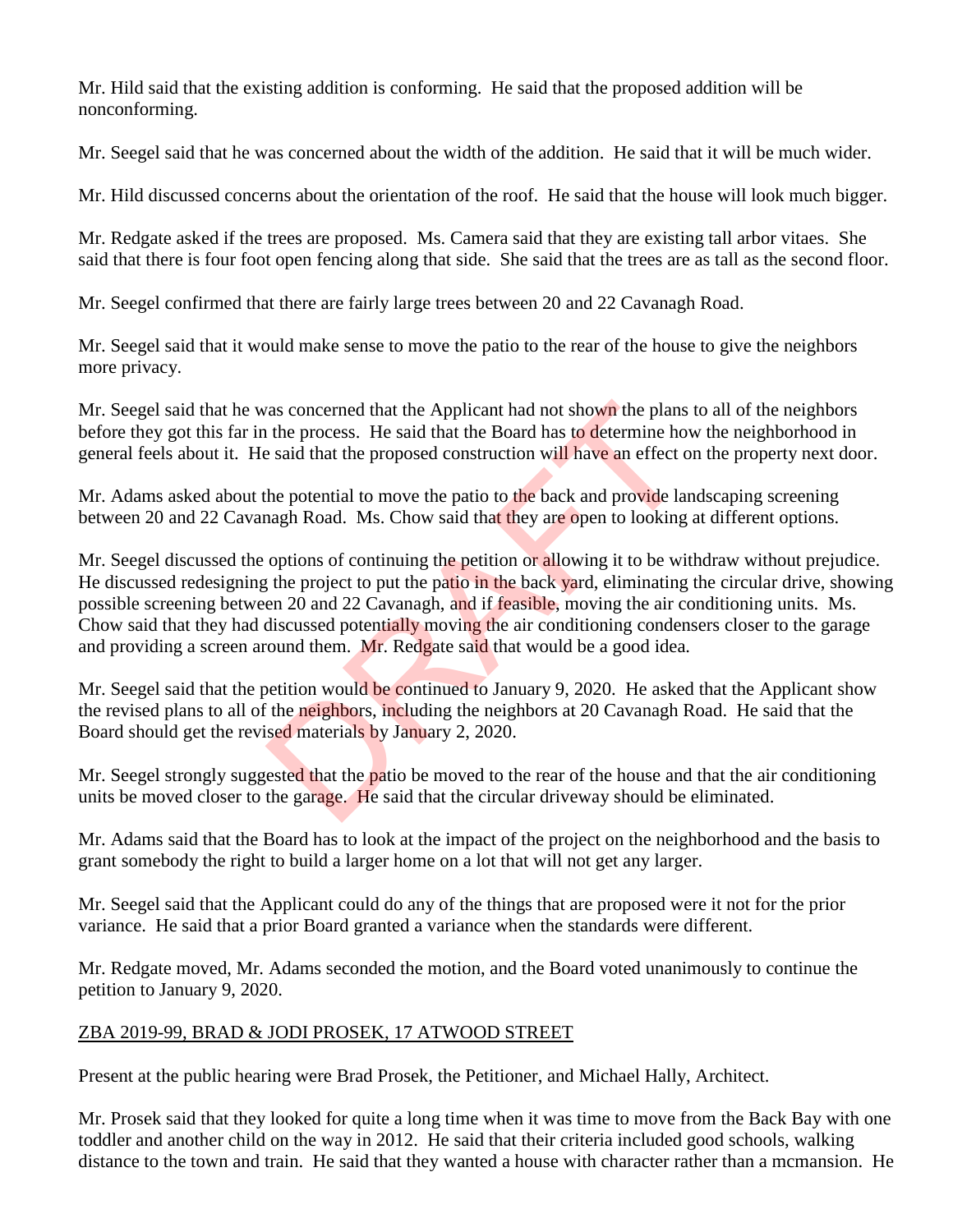said that 17 Atwood Street met all of their criteria. He said that they have come to love Wellesley over the past seven years. He said that their family has expanded to three children and they need more space and flow. He said that they would like to make the house more energy efficient. He said that they looked in other neighborhoods in Wellesley and decided that they would like to stay where they are. He said that they withdrew an earlier set of plans without prejudice so that they could look at ways to accommodate their aging mother living with them.

Mr. Hally said that they did not change the front of the house. He said that the lot is conforming at 12,000 square feet in a 10,000 square foot Single Residence District but the house is nonconforming on the right side at 10.7 feet. He said that they want to add a master bathroom. He said that the existing master bathroom is very small. He said that they will remove an existing sunroom on the first floor on the back right hand side of the house and rebuild it with a foundation, heating and windows that work. He said that they will turn that area into a dining room. He said that on top of that will be a partial second floor addition. He said that because of the location of the chimney, they had to put the addition on the right hand side. He said that the house will expand towards the back and slightly to the right. He said that they will remove a large deck and replace it with a smaller one. He said that they will remove the existing free standing garage and build an attached garage in a conforming location. He said that the shed will also come down. He said that the new garage will have shed space at the back. He said that they will build a one story mudroom addition at the back of the house that connects to the garage and allow a split staircase down to the garage slab and up to an in-law suite. He said that upstairs will be a bedroom, bathroom and a refreshment area. He said that he spoke with Michael Grant, Building Inspector, at great length about configuring the space so that it is not misconstrued as an accessory dwelling unit. age in a conforming location. He said that the shed will<br>have shed space at the back. He said that they will build<br>e house that connects to the garage and **allow** a split stair<br>suite. He said that upstairs will be a bedroo

Mr. Hally discussed the elevations. He said that the street side will be changed with the garage pulled forward. He said that the garage will be wide enough for two cars.

Mr. Hally said that most of the work will be to the rear of the house. He said that reviewed demolition calculations with the Historical Commission. He said that they will only demolish 20 percent of the existing envelope.

Mr. Hally said that lot coverage will be just below the maximum allowed at 20.4 percent.

Mr. Hally discussed TLAG calculations. He said that older homes frequently have a shallow foundation. He said that the design of the attic adds a lot of TLAG. He said that there are stairs up there but the area is not very usable but it counts toward TLAG. He said that all of the spaces in the home are long and narrow and it was a challenge to try to find rectangular space for a more modern style that will work for a family. He said that TLAG exceeds the threshold for the district. He said that attic and basement keep the TLAG well above the threshold. He said that potentially there will be two new basements, one of which he will need for the bulkhead to work.

Mr. Seegel and Mr. Redgate said that they were not concerned about the TLAG for this house. Mr. Redgate said that they will be saving an old home from the wrecking ball. He asked about a connection on the second floor to the in-law suite. Mr. Hally said that there is no connection. Mr. Redgate said that he appreciated that the Petitioner told the Board how the space will be used in the future.

Mr. Adams said that the property slopes down behind the garage. He said that having a deck at the back will create a perch viewing the neighboring property. He asked if the Petitioner had spoken with the neighbor about the plans. Mr. Prosek said that he tried to reach out to but was not able to make contact with that neighbor. He said that speak with the neighbors behind, to the west and immediately to the east. He said that the area in question is a heavily vegetated corner of the property.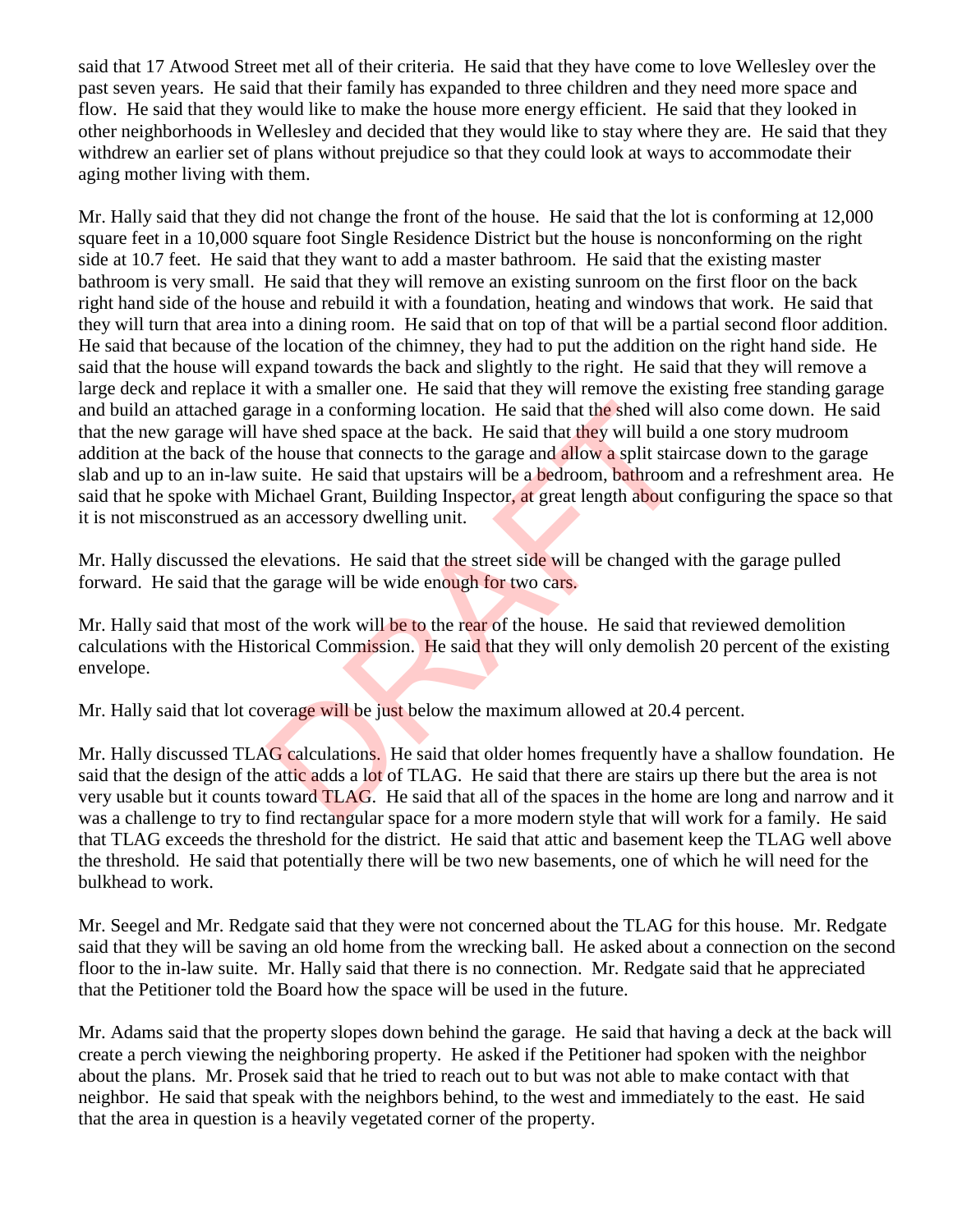Mr. Seegel asked for a description of the connection to the in-law suite. Mr. Hally said that going from the kitchen to the mudroom, the stairs on the outside wall go up to the in-law suite. He said that the stairs that abut the kitchen wall go down to the garage. He said that access to the basement will be in the garage.

Mr. Seegel read the Planning Board recommendation. He said that the Board will insert a condition that the in-law suite above the garage may not be rented and the house may never be used as a two family.

Mr. Adams said that an attic plan was not submitted. Mr. Hally said that on the second floor plan in bedroom #4, traveling across the page to the master, there is a door that goes up to the attic. Mr. Adams asked how much of the attic is over the second floor space. Mr. Hally said that is ten foot wide left to right across the house with usable five foot high space. He said that over bedroom #2 there is another alley down to the back of the house. He said that the space was finished in 1945 but is not heated. He said that you have to duck at the top of the stairs so that you do not hit your head on the slope of the roof. Mr. Prosek said that one of the previous owners put a sink up there. He said that it was used as a home office at one point. Mr. Seegel discussed inserting a condition that the attic space shall not be made livable without coming back before the Board. Mr. Redgate said that the TLAG is already over the top and should be noted in the special permit.

Mr. Seegel asked if there was anyone present at the public hearing who wished to speak to the petition.

Mr. Redgate moved, Mr. Adams seconded the motion, and the Board voted unanimously to find that the proposed addition will not be substantially more detrimental to the neighborhood, and approve a special permit, subject to the conditions that the in-law suite above the garage will be used for that purpose only and will never be rented or used as a separate dwelling, noting for the record that regarding the existing third floor finished space, future special permits to increase the living area on the third floor will not be well received, and the existing garage and shed shall be removed. was anyone present at the public hearing who wished to<br>Adams seconded the motion, and the Board voted unanit<br>of the substantially more detrimental to the neighborhood,<br>ditions that the in-law suite above the garage will be

# ZBA 2019-100, KIMBERLY ENGLER, 9R LOCUST ROAD

Present at the public hearing was Kimberly Engler, the Petitioner, who said that the request is to build a garage to replace one that had to be removed. She said that she bought the house in 1996 and raised her children there. She said that they always had a garage underneath the house. She said that recently they had to replace their septic system before it failed, which involved loss of the garage. She said that the back of the property was all pavement with a long driveway that goes around the house. She said that the new septic system is quite large and takes up the entire back yard. She said that her back yard is located in Wellesley.

Ms. Engler said that the proposal is for a 24 foot by 24 foot garage that faces the neighbor at 7 Locust Road. She said that she has a letter of support from the neighbor. She displayed pictures of what is left in her yard.

Ms. Engler said that the architect that drew the plans for the garage did not know about the 30 foot side yard setback requirement. She said that the proposed setback is 22.5 feet setback. She said that she is now looking to potentially shorten it to 20 to 21 feet with the same width of 24 feet. She said that they had soil tested when they put the septic system in and found that ledge is not an issue. She said that they can flatten the hill to make an area to pull out of the garage.

Ms. Engler said that the proposed garage will be for two cars, with a single door, tucked behind the house and not seen from the street if the length is reduced to 20 feet. She said that the dimension will be 26 feet at the turnaround. She said that they will add pavement where currently it is dirt so that they can back out onto the pavement.